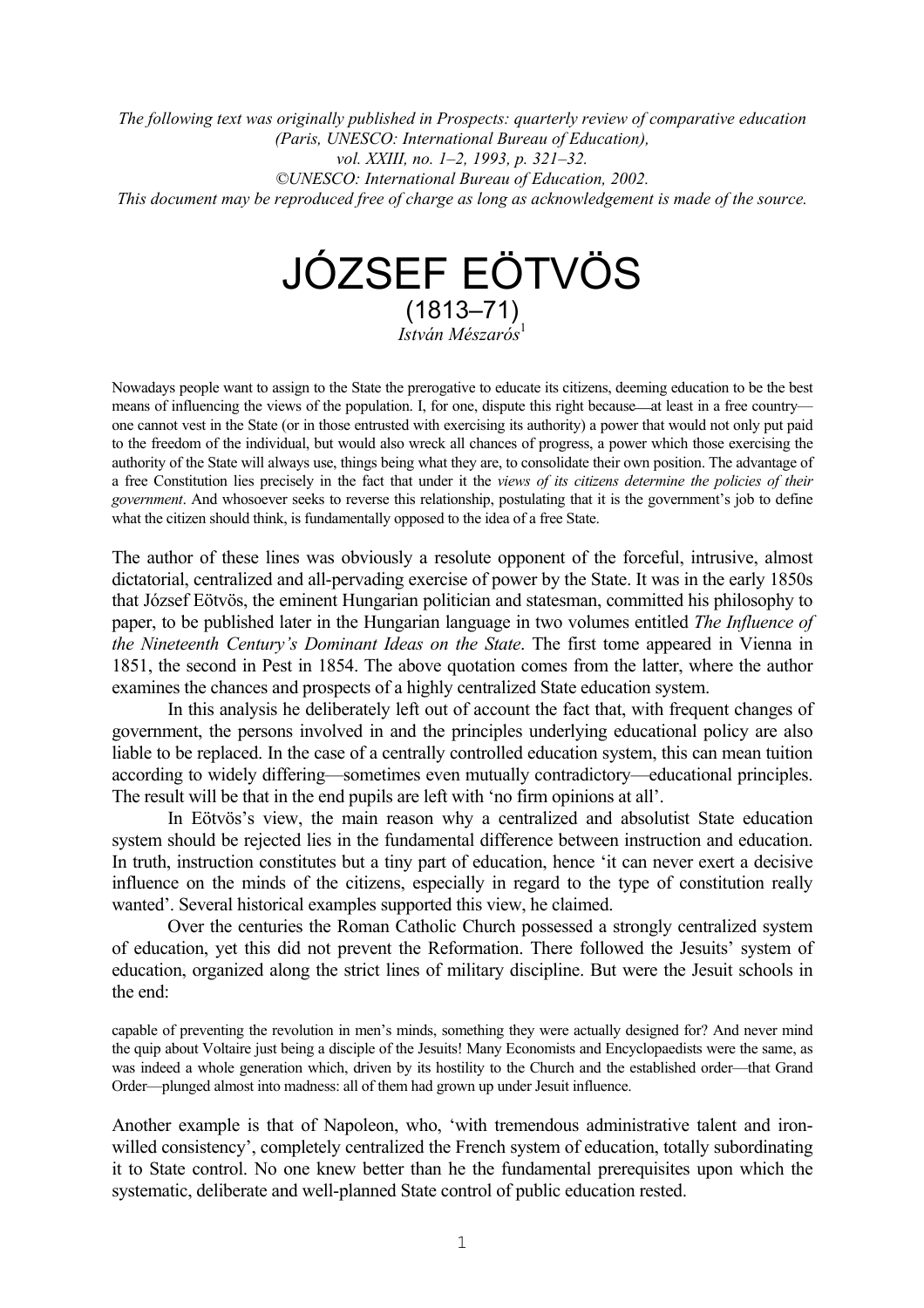Napoleon modelled his professional body of teachers partly on the army and partly on the structure of the Church, creating a strict and close-knit hierarchical system for the different ranks of educationists. 'If it were at all possible to channel the views and opinions of a great nation in a certain direction, one must admit that the State system of instruction as devised and partly set up by Napoleon would be the one most likely to succeed.'

 This Napoleonic experiment, was it then a success? 'I think,' says Eötvös, 'that anyone who is familiar with French history since the system has been in force could not say that it has been a success.' Contrary to what was hoped, 'the influence of the school system has not enabled the citizens views to be mobilized in support of the Constitution.'

 The main reason for the failure was that instruction represented but a minute part of education. Hence, although all citizens might acquire the same ideas and absorb the same facts at school, it does not necessarily follow that the views and beliefs formed from these acquired notions would be identical.

 Actually, the areas from which the citizens receive the impressions that will decisively shape their individual opinions on the established order, form of government and personal circumstances were far wider and more comprehensive. (Eötvös emphasized here the effects of the press.) Within this wide framework of influential and formative factors, instruction takes up but a minute area.

 Furthermore, and also the second prong of his argument, the official power of the State will never be able to influence completely the field of teaching as a whole. `No government will ever have it within its power to organize teaching in such a way as to ensure its partiality for the Constitution.' Because, argues Eötvös, if every social stratum acquires the right to a free intellectual development, and going by the example of most European States, this development has become every citizen's duty, then the State will no longer be in a position precisely to anticipate the consequences of every one of its actions.

 Indeed, who could ever hope to predict the mental impressions and ideas created in a hundred different pupils by one and the same lecture? Irrespective of the explanations proffered, every listener's view of the subject will vary according to his personality and status. Instead of imparting ready-made opinions, the school should rather provide an opportunity to acquire insights, a personal insight not dependent on what one was told, but on life's experience.

 Even supposing that the schools' entire faculties were all fervent supporters of the government and the existing social order, and that 'they had no other objective but to din into the young views favourable to the existing Constitution,' the influence thus exerted by the State to mould its citizens' political opinions would only be trivial, according to the author. The principal reason being the mistaken belief by the supporters of a centralized, absolutist education policy that thousands of teachers, sharing a common profession and tightly-knit in a hierarchical organization, would feel and act as would 'a single person,' and would be capable of being manipulated in the same way. In fact, it is impossible to create a professional body of educators in which every member will relinquish his individuality and completely submerge his personality in the group.

 Every teacher is bound by numerous separate ties to his or her own environment, to different social strata, to other people and other activities. Nor is there any reason to suppose that teachers are free from private, personal interests which differ from those of the State (or, to put it more precisely, 'differ from the interest of the regime that has appointed them to their office),' and it is hardly conceivable that they should all place their jobs—even if it depended on the government—above their private convictions.

 Eötvös was thinking here of the fate of the teachers in Europe's State-run primary schools whose circumstances at the time were not exactly flourishing. 'Seeing the conditions the State is capable of inflicting upon its teachers, we must confess that this is indeed unlikely,' i.e. that the teachers would sacrifice their own interests to those of the State.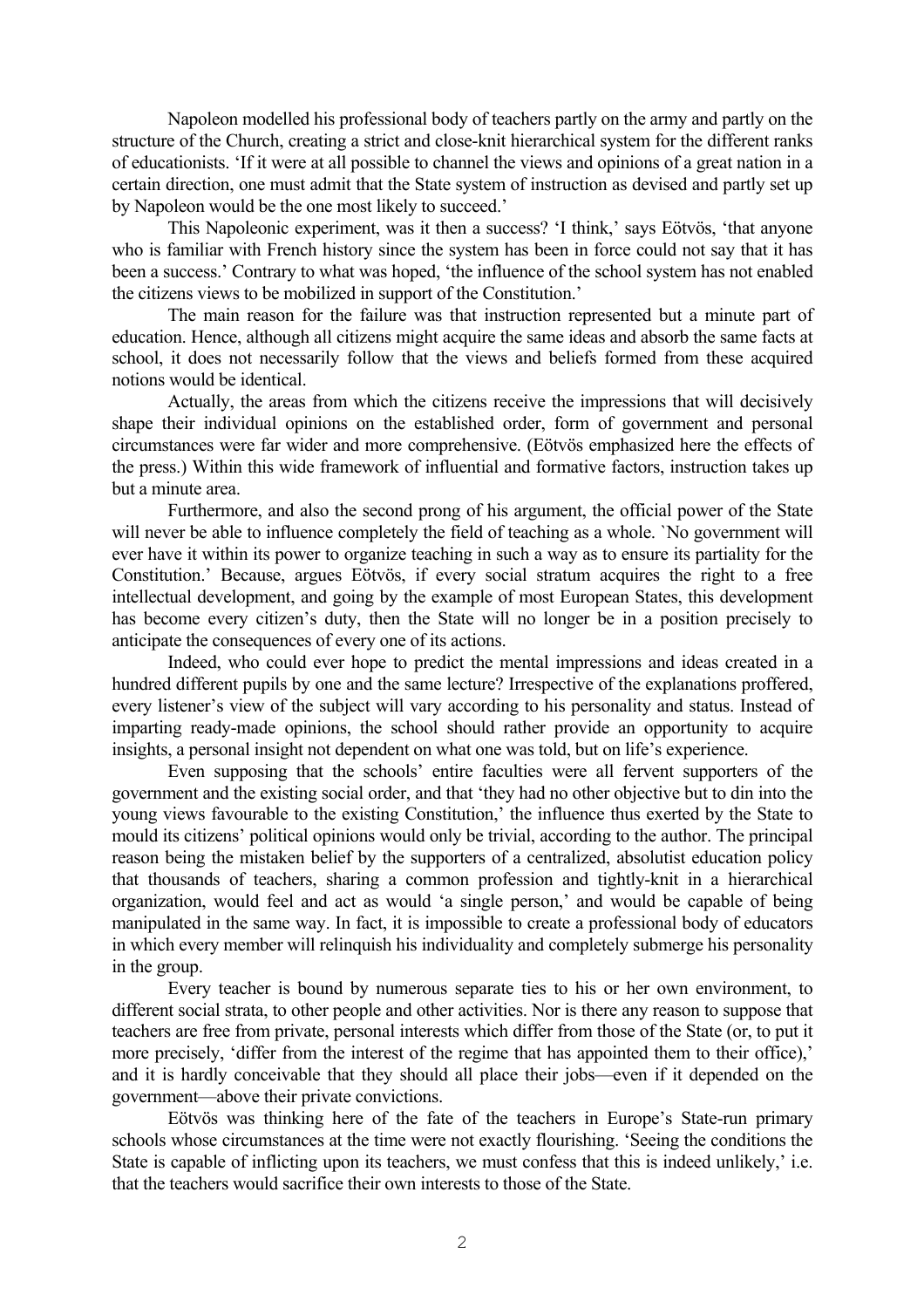In Eötvös's opinion, the experiences of recent years rendered all hypothetical and theoretical disputes in this matter superfluous. 'In 1848, when society burst its banks, it was generally the teachers of State-run schools who, as a body, showed the greatest hostility towards the State,' in other words, towards the regime under which and in whose service they had hitherto carried out their profession.

 Concluding his reflections on this theme, the author cites post-1848 revolutionary France as an example: following the restoration of the monarchy in 1852, many teachers were dismissed 'because they had propagated communist ideas among youth'. This just went to show, according to Eötvös, that although the State might wield some power over the teachers it had appointed, 'this writ does not run to the teaching process itself, since the State's prerogative of appointment was unable to prevent ideas obviously hostile to the government from being taught in so many French State-controlled schools.'

 Eötvös therefore rejects the dictatorial, absolutist and centralized form of State power as not being conducive to progress either in education or anywhere else. Nonetheless, in the modern bourgeois State, the controlling role of central government does have crucial importance, always providing that it is closely supervised by the self-governing organs of local communities. The latter are capable of influencing those holding the reins of central government power, and in this way—via the independent self-governing communities—the political views of the population can provide effective checks and balances to any possible excesses on the part of the central government.

 Equally important, however, is the fact that under such a system the citizen's personal liberty has the best chance to develop, that individual views and opinions can most effectively be expressed and disseminated, and that they can be made to prevail even against the central power of the State.

 In a modern bourgeois State—Eötvös finally concludes—it is the sober, realistic balance between the State's central power and the citizens' self-governing organs that creates the essential prerequisites for the well-being of the individual citizen and the welfare of the community as a whole, as well as for the establishment of a modern, middle-class system of education.

 Eötvös was enunciating these ideas on constitutional theory and educational policy when in April 1848—that is, even before his aforementioned book was published—he accepted his post of Minister of Religious and General Education in the Hungarian Government. His work in office was to be short-lived because of the outbreak in September 1848 of Hungary's freedom struggle against the Hapsburgs.

 Some two decades later however, between 1867 and 1871, during his second period in office as minister, he again founded his educational policy upon the principle of a well-balanced relationship between the powers of central government and the self-governing organs of local communities, with a view to creating in Hungary a sound and modern middle-class education system.

 József Eötvös was born in 1813 into a family of the Hungarian nobility. His immediate forebears had all been high-ranking members of the civil service, loyal to the House of Hapsburg. Having received his general education at the Piarist Fathers' College in Buda, he attended lectures on philosophy at Pest University. From his very first visits to Western Europe in the 1830s he learnt about social and economic conditions in Switzerland, Germany, the Netherlands, France and the United Kingdom, and made the acquaintance of politicians, writers and other public figures. He was thus able to deepen his understanding of contemporary middleclass social ideas, a knowledge solidly founded upon his extensive earlier studies.

 Eötvös was profoundly influenced—both through books and his personal experience by the ideas of middle-class liberalism which came to form the foundations of his literary thought, political writings and work on educational policy.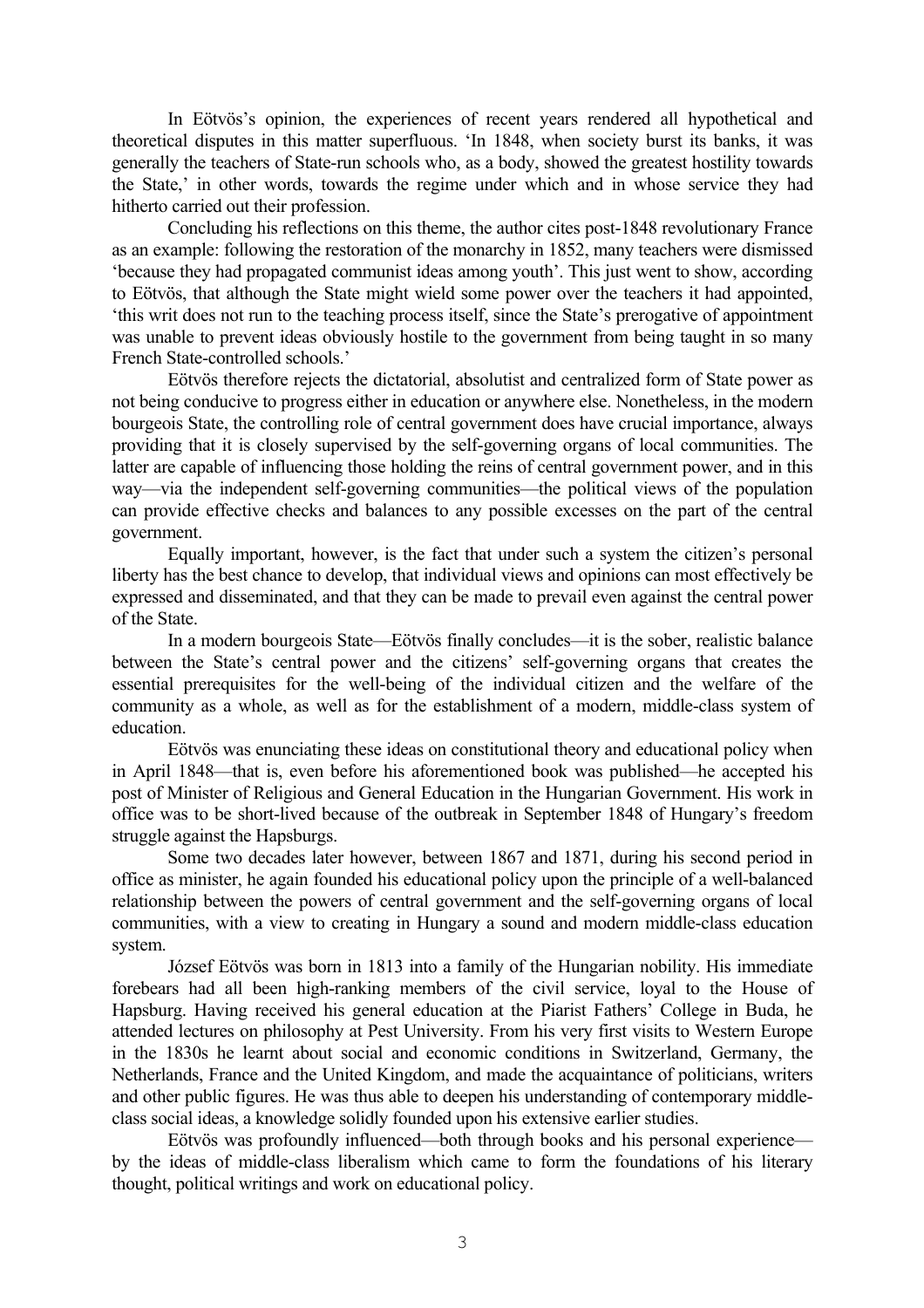It is well known that the source of liberalism was the Enlightenment, the ideology of the French bourgeoisie in the eighteenth century. Organized as a separate class, the bourgeoisie joined battle for the seizure of political and economic power, attacking the old order and its ideas, constitutions and representatives, as well as the monarchy and nobility as its bastions of power, armed primarily with the hope and the promise of individual liberty, equality and fraternity. The goal was the destruction of the existing feudal socio-economic system with its fetters on the emerging middle class, and its replacement with a system of power representing the interests of the bourgeoisie. After the middle class had attained power, and with the same objective in view, free competition was encouraged in the economic sphere, the freedoms of speech, the press and assembly were ensured in public life, and under the reorganization of the country's internal social structure, measures were introduced to abolish serfdom, provide fair taxation, to set up a representative National Assembly, and to safeguard equality before the law and equal rights to religious communities. The evolution of Eötvös's liberalism was significantly influenced by the ideas and actions of French bourgeois thinkers and statesmen. They underpinned his political philosophy with its rejection of the State's dictatorial centralized power in favour of independent self-governing local communities.

 This political philosophy emerged very distinctly during the Napoleonic era, which followed the French revolutionary events, and also from the writings of the social philosophers of the Restoration period. Benjamin Constant, the author of the Napoleonic Constitution, for instance, demanded the curtailment of the power of the State in order to safeguard the freedom of the individual, urging the establishment of comprehensive local self-governments. Another eminent thinker, Alexis de Tocqueville, also opposed the all-powerful State with its unrestricted centralized legal powers, advocating instead freedom of the individual and local selfgovernment. Similar views were expressed by Guizot and Thiers.

 With his open-minded outlook, Eötvös found these political ideas attractive and congenial, and they were substantially to influence his own independent, Hungarian-related concepts and views on educational policy and organization.

 In the 1830s and 1840s, Hungarian public life was in a state of ferment. Although society was still subject to the old feudal system, there existed already a sizeable and ever-growing body of opinion, composed of intellectuals of aristocratic and middle-class origin, clamouring for bourgeois reforms. In pursuit of the ideas of liberalism, they sought by means of reforms to sweep away feudal conditions and transform Hungarian society along bourgeois lines.

 The Kingdom of Hungary existed in those days within the confines of the Hapsburg Empire, because traditionally the latter's ruler was also King of Hungary. In the abovementioned period, the 1830s and 1840s, relations between Hungary and its king, the Hapsburg ruler, were none too harmonious. Considerable sections of Hungarian society struggled for Hungarian independence, that is, for the loosening or even severance of all ties with the Hapsburg monarchy.

 The principal aspiration of the supporters of the Hungarian bourgeois reform movement was the same as that of their French exemplars. Their main demands for social change were: a National Assembly based on full popular representation; a fully accountable government; the freeing of the serfs; universal extension of citizens' rights; equality before the law; and freedom of the press. In short, they called for the establishment of a bourgeois parliamentary State.

 Soon after his debut on Hungary's political scene, Eötvös made his mark as a leading figure of the reform movement. In his first major political work, published in 1841, he examined the close connection between the emancipation of the serfs and general, public education.

 Important as it was to abolish the privileges of the nobility, he contended, it was as vital to grant equal civic rights to all the country's inhabitants, while at the same time giving them every opportunity to acquire a basic education. The two requirements and their fulfilment were closely linked: in his view only a properly educated citizen could fully live up to his rights and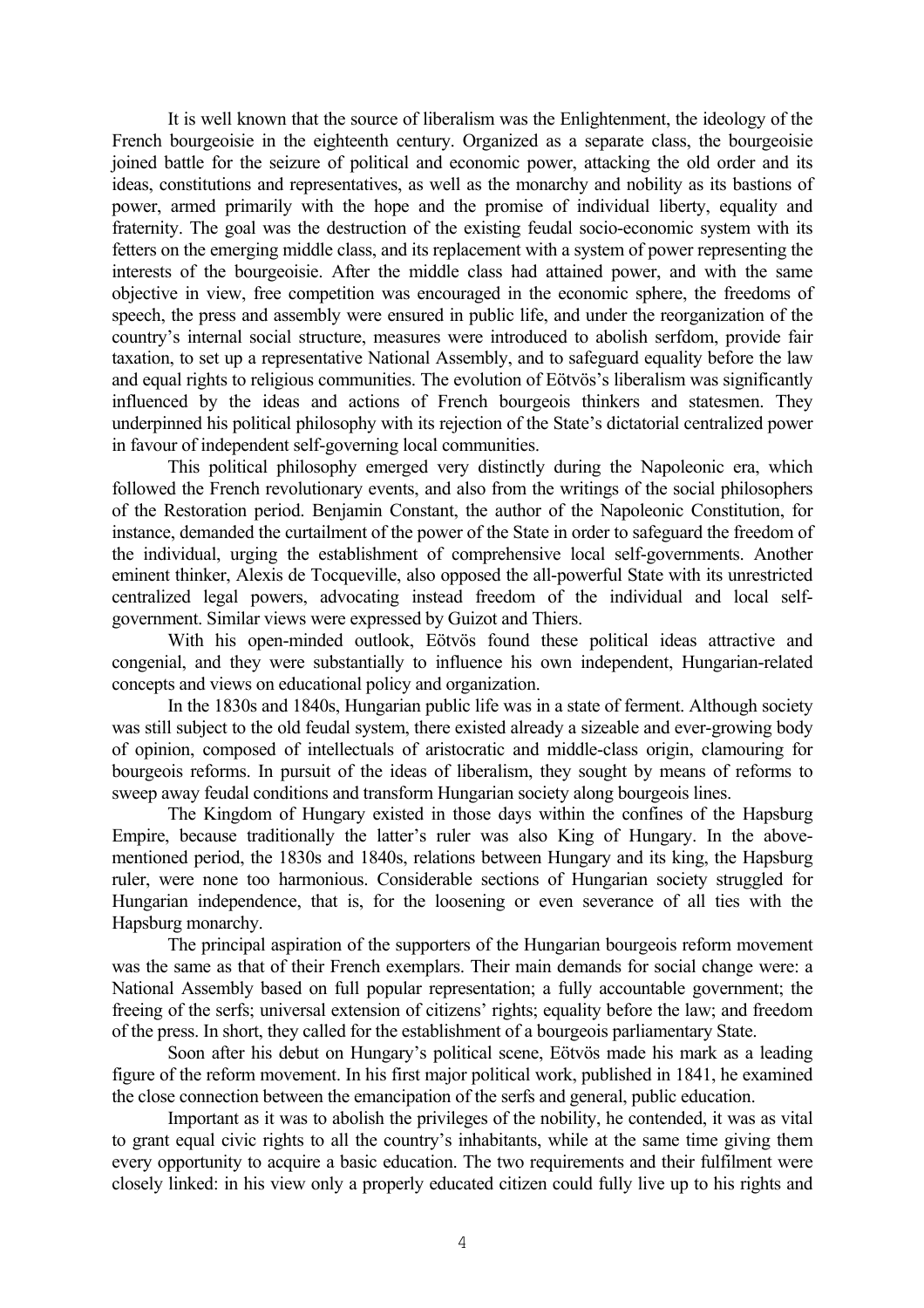not abuse them.

 Throughout his lifetime, Eötvös's abiding concern was the fate of the serfs for whose freedom he so strenuously fought (and whose emancipation was finally achieved in the spring of 1848). In his view, without suitable education the granting of civic rights to them might constitute a danger to society as a whole; a comprehensive extension of general public education, though, might contain any revolutionary stirrings by the lower social strata. It was Eötvös's firm conviction that the proper organization of the institutions of basic education for the lower classes was essential for social progress, both from the point of view of economic prosperity of these strata and the development of society as a whole.

 Eötvös, with his wide-ranging European outlook, was chiefly interested in the education of the lower social strata, and in the scope and depth of this education. His other interests lay in many fields: an excellent organizer, political writer, poet, novelist, public controversialist, successful statesman—he was all of these, but essentially the one interest that dominated his preoccupations and pervaded all his other efforts was his wish to raise cultural levels in general. He staunchly upheld the view that for the future welfare of the nation it was crucially important that culture should spread its roots as widely and as deeply as possible.

 He declared that a nation must provide for every social stratum its own up-to-date cultural and educational system of institutions and, alongside it, the chance of access to culture's manifold and alluring attractions. Only through culture can individuals and society better themselves and enhance their moral stature, and only thus can both the individual and the nation as a whole attain the loftiest of ideals—liberty.

 In all this he considered the cultural advancement of the lower social strata to be particularly important. For in Eötvös's view, as stated in 1847, the principal cause of the existing tension between the social strata 'is neither a social matter nor a question of wealth, but one of cultural differences.' According to him, conflict between individuals, social strata and classes arises not because of their different origins or economic positions, but because of the lack of cultural depth and penetration in their make-up.

 Ultimately, that is why education for the general public was so necessary, namely to enable the lower strata of society to acquire the benefits of civilization, to permit the development among them of a cultured, broad and informed outlook, and to give them the ability to take the correct actions. In Eötvos's opinion, the best guarantee of the Hungarian nation's future welfare lay in peaceful and tranquil social progress.

 The time for the implementation of these ideas on general education came in 1848 with the Ides of March. When the first fully responsible, independent Hungarian government was formed in the wake of the March revolution, József Eötvos was entrusted with the portfolio of Minister of Religious and General Education. Thus, after years of gestation, the spring of 1848 witnessed at last the birth of the foundations of the middle-class transformation of Hungarian society and the launching of a comprehensive Hungarian system of public education.

 The new minister set about his task of turning his plans into reality with a will. He expanded the scope of his ministry, started the statistical evaluation of Hungarian education, began the modernization of secondary and higher education, and encouraged teachers to organize themselves into a professional body, at the same time initiating significant measures to enhance their financial and social status.

 His most significant action, however, was on behalf of education for the general public. On 24 July 1848 he introduced the new National Diet, his bill on the Organization of General Education. Unfortunately, at that particular time, political conditions were unfavourable to any plans to reorganize and modernize Hungarian education: instead of peace, the future increasingly held the prospect of a protracted national struggle for freedom. So the bill that was designed to create a unified and up-to-date bourgeois system of education instead slipped off the agenda.

Soon the whole topic of education and schooling was relegated to the background of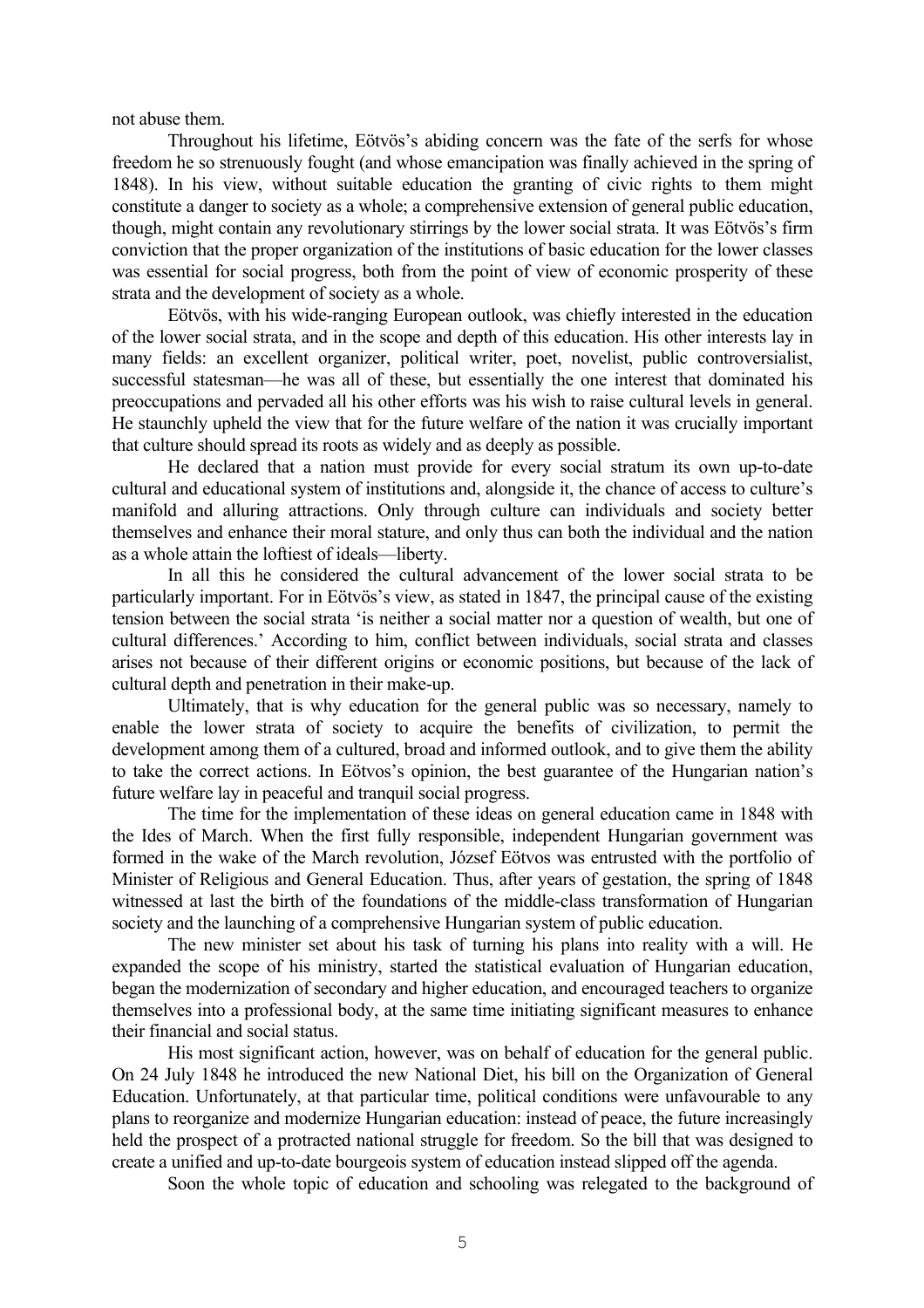Hungarian public life in the face of Vienna's armed intervention against the attainments of the Hungarian bourgeois revolution. The short-lived Hungarian government wavered, and ultimately resigned in September 1848. Eötvös's ministerial work had come to an end, and all hopes of reforming the system of education faded.

 The outbreak of hostilities in Hungary during the autumn of 1848 swept away all major reform plans and initiatives: the Hungarian people were now locked in a desperate battle for their independence. Eötvös, not a partisan of armed struggle or revolution, retired for a time from public life.

 After the defeat of Hungary's fight for freedom, Eötvös plunged into a busy literary life, producing new novels and poetic works, but also addressing himself to political problems. The most important of these political writings was his above-mentioned *The Influence of the Nineteenth Century's Dominant Ideas on the State*.

 The consolidation of Hungarian political life during the 1860s produced the so-called Compromise. Under it, the Hungarian Diet enacted all the measures agreed upon under a compromise solution with Austria, and, in the summer of 1867, Francis Joseph was crowned King of Hungary. Thus the Austro-Hungarian Monarchy was born, consisting of two independent states, though continuing to share the same sovereignty and the services of joint Ministers of Defence, Foreign Affairs and Finance. The Compromise marked the end of the Hungarian bourgeois revolution of 1848 by an imposed conciliatory solution. Vienna had to abandon its plans for a unitary, centralized Hapsburg Empire, while Hungary's political leaders, by accepting the three shared ministries, had renounced their country's complete independence. There can be no doubt, however, that this *modus vivendi*—although not without its own problems—did enable capitalism to develop in Hungary and the bourgeois education system to progress.

 In the new Hungarian Cabinet of 1867, József Eötvös returned to office as Minister of Religious and General Education. Now, after a twenty-year gap, elaboration and implementation of his earlier plans could commence in more settled circumstances. His reform plans again aimed at the renewal of Hungary's entire education set-up, with a view to establishing a school system that would fully meet the requirements of a modern bourgeois society. He now put in hand the vast undertaking of modernizing the country's teaching institutions from nursery school to university levels. Yet, of all his initiatives, his plans for the introduction of general public education would prove to be the most important and most successful.

 The first public primary schools came into existence in Hungary in the second half of the sixteenth century at a time when the storms of the Reformation and Counter-Reformation were at their height. Their network spread in the seventeenth and eighteenth centuries, so that by the nineteenth century it had become properly organized, working to a well-differentiated syllabus. Training for teachers had begun as well.

 Initially maintained by the Church authorities, from 1777 these schools were beginning to come under the aegis of the State. The great era of Hungarian educational reform, both in content and organization, began in the 1860s. The objective was to introduce a comprehensive system of primary public education suited to a modern, bourgeois society.

 In July 1868, Eötvös, as Minister of Religious and General Education, submitted to the National Assembly a new Education Act, which, after a stormy debate, was passed by both the Chamber of Representatives and the Upper House. Its principle provisions were as follows:

- 1. Compulsory school attendance: daily attendance of public elementary school is obligatory to all children aged 6 to 12 years; daily attendance at public secondary school is obligatory to all those aged 12 to 15.
- 2. The setting-up of public primary schools is unrestricted:
	- (a) The Act enjoins in the first instance local communities to establish schools for the public, authorizing them to levy for this purpose a school tax amounting to no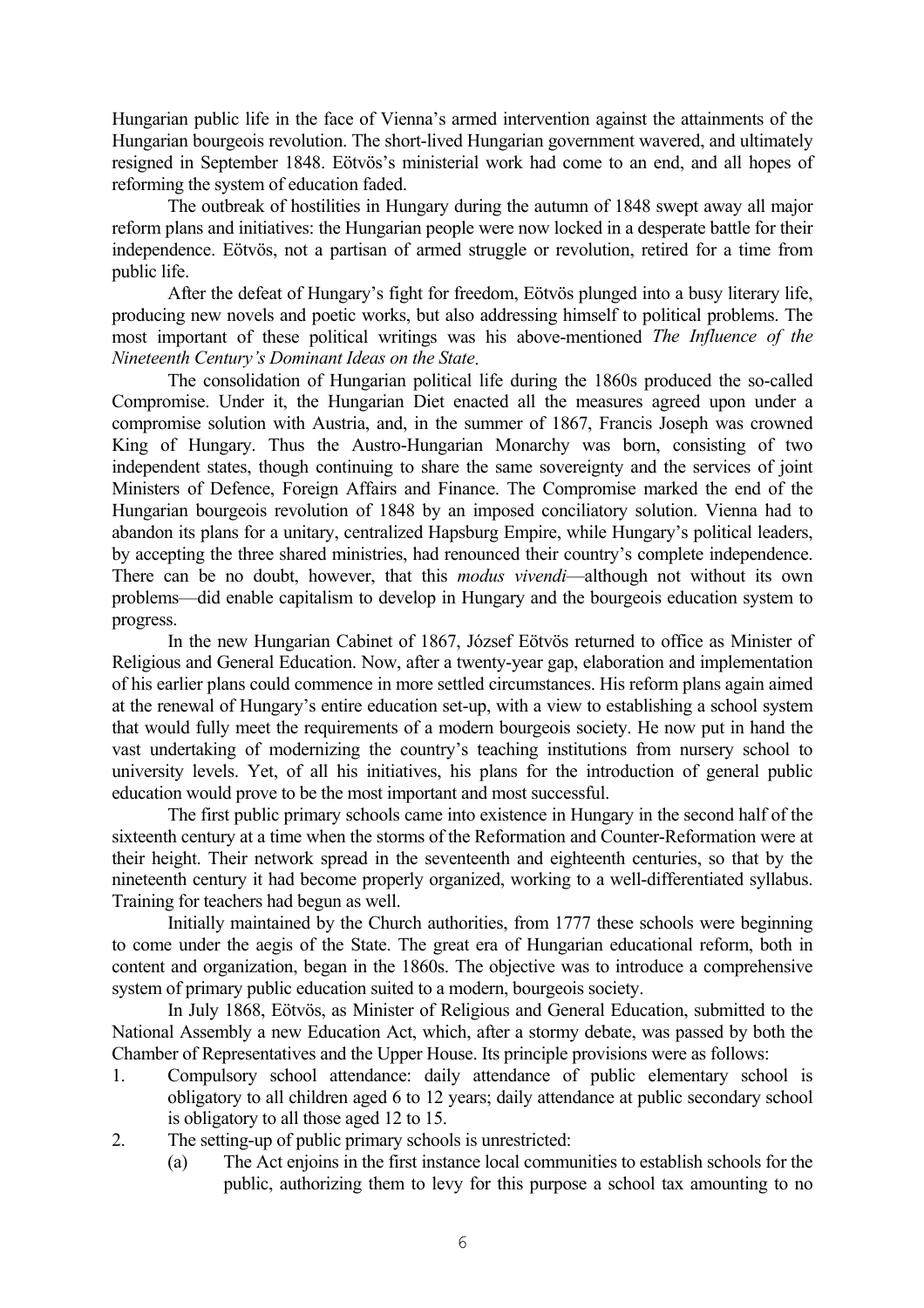more than five per cent of the general tax; if insufficient, this sum will be augmented by a State grant;

- (b) The different religious and denominational communities are entitled to maintain public primary schools `with their own resources', provided they comply with the provisions of the Act (prescribed subjects, dimensions and equipment of school premises, teachers' qualifications and prescribed salaries, maximum of eighty pupils, hours of attendance, etc.); if a religious community so wishes, a school maintained by a religious community may become a general public primary school without religious or denominational character.
- 3. The direction and supervision of public primary schools is the duty and responsibility of the State, irrespective of the financial responsibility for its maintenance; an inspector of public primary education, appointed by the Minister, is responsible for the supervision of all public schools in his district, including those maintained by religious communities.
- 4. Twenty new State training schools for schoolmasters and ten for schoolmistresses, providing three-year courses, are to be set up.
- 5. Types of public schools:
	- (a) Elementary public school (six forms, daily attendance);
	- (b) Upper elementary school (five hours a week for five months per school year);
	- (c) Secondary public school (originally six forms, subsequently reduced to four; attendance possible after four years of elementary public school; the curriculum adapted to the needs of the urban middle-class);
	- (d) Higher public school (three forms for boys and two for girls after six years of elementary public school education; curriculum similar to that of secondary public school, but without a foreign language).
- 6. Subjects to be taught at elementary public school: speech and comprehension exercises; reading/writing; religious knowledge; arithmetic/geometry; geography/history/civics; natural history/physics; singing/drawing/physical culture; practical farming and gardening experience.
- 7. Pupils at elementary public schools are fee-paying, although those from poor families may be exempt.
- 8. The language of tuition is the pupils' mother tongue.
- 9. The Act lays down precise details for the duration of lessons, school equipment, school buildings, dimensions of classrooms and their furniture.
- 10. Boards of Public Education are to be set up in towns and villages from members of the population to superintend the running of public schools.

In his speech introducing the Bill, Eötvös said:

It is by now an acknowledged fact that of all the factors determining the well-being of a people and thus the vigour of a country as a whole, none is of greater importance than the nation's state of education. Hence, no country can claim to be properly run unless it pays closest attention to its education system.

This applied particularly to bourgeois parliamentary States, he said, where the people had a direct say in legislation and thereby in government. The population's standard of education would therefore decisively affect the quality of this influence.

 At the same time, the educational situation of a country would also significantly affect its people's material condition and general well-being. Hence, a properly organized public education system will play a vital part in the welfare of the State as a whole, as well as in its economic progress.

 Eötvös reminded the House that he had drawn up his bill according to the educational principles he had enunciated two decades earlier, convinced that he would only discharge his duty—which he deemed to be the implementation and consolidation of the principles laid down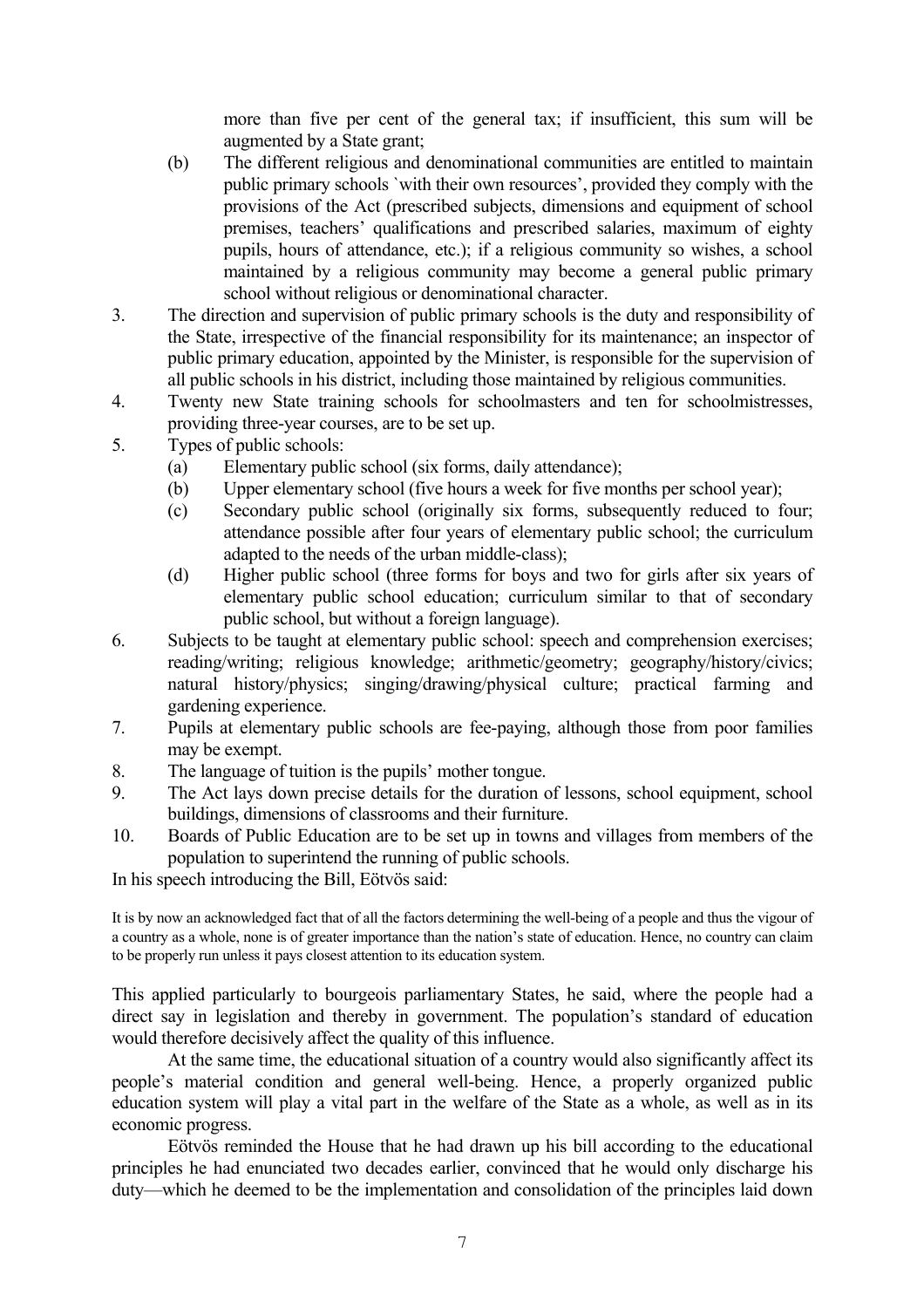in 1848—if he succeeded by the proper organization of public education in underpinning the foundations of the stability of every democratic constitution and thereby ensuring that the principles the nation had espoused in 1848 would finally come to fruition.

 Eötvös explained in great detail why he thought the Bill was needed. To start with, he argued, in a modern bourgeois society it was the State's business to safeguard the prime assets of its subjects, and since the medium of public education enabled the citizens to acquire such assets, it was the State's duty to sustain public education. There were three consequences:

- No citizen had the right to prevent the State from discharging this duty. Hence, the State was entitled to force a parent to send his child to school and could insist on obligatory public education.
- The State had the right to obtain the resources necessary for the discharge of this duty. In other words, it was entitled to levy a school tax.
- It was the State's duty, if others, too, were engaged in general public education, to check how these other parties carried out the task they had assumed. Consequently, the State had a right of supervision not only of its own public schools, but also of the public schools maintained by others, including the religious communities.

In Eötvös's opinion, the State's central authority of control, direction and supervision had a proper place in general public education. But so had its opposite—the local efforts by the autonomous communities.

 'I firmly believe,' he declared in his speech, 'that if we wish to have a good public education system, we must not exclude the major influence of the parents on educational matters, especially the collective influence which parents, i.e. the communities, can bring to bear on the public schools.' Again he posed the question as to 'whether the community should have any say in the management of public schools.' His categorical reply was:

I refuse to engage in a theoretical argument on this matter, for as examples throughout the world show, the public schools will prove their worth most convincingly where the community exerts a large measure of influence, as is the case, for instance, in America, Switzerland, and in those parts of Germany where the communities are allowed to have their say. An example of the opposite case, i.e. of the government's monopoly of power, can be found in France where, despite every effort, the level of general public education is far below the average, or at any rate far lower than it ought to be judging by the cultural level of its upper classes.

He summed up his views on this matter in these words: 'The essence of self-government is but the exercise of personal liberty by individuals imbued with moral principles.' The individual's freedom of opinion can be exercised in local matters of public education, e.g. how school tax revenue is used, the composition of teaching staff, choice of headmaster, and on-the-spot supervision, through Boards of Public Education, set up under the Education Act.

 Eschewing a centralized administration as it exists in some countries, the proposed Act would entrust first-level management of the general public schools directly to the local community by setting up school management committees, composed of representatives of the local population together with the teacher and local clergyman. At county level the Act provides for the setting-up of school councils, thereby also giving the better educated sections of the population a chance to have their say on the educational scene.

 As well as the creation of these official bodies, Eötvös recommended the setting-up of 'public education associations' in towns and in the provinces where members of the public interested in public education, headed by the leading personages of the area, could discuss local educational issues of topical interest, for example, their schools' financial problems. Membership of these associations would be voluntary.

 While introducing novel features and new objectives and methods into the Hungarian education system—central State direction combined with local community management— Eötvös at the same time wished to retain the closest co-operation with those responsible for the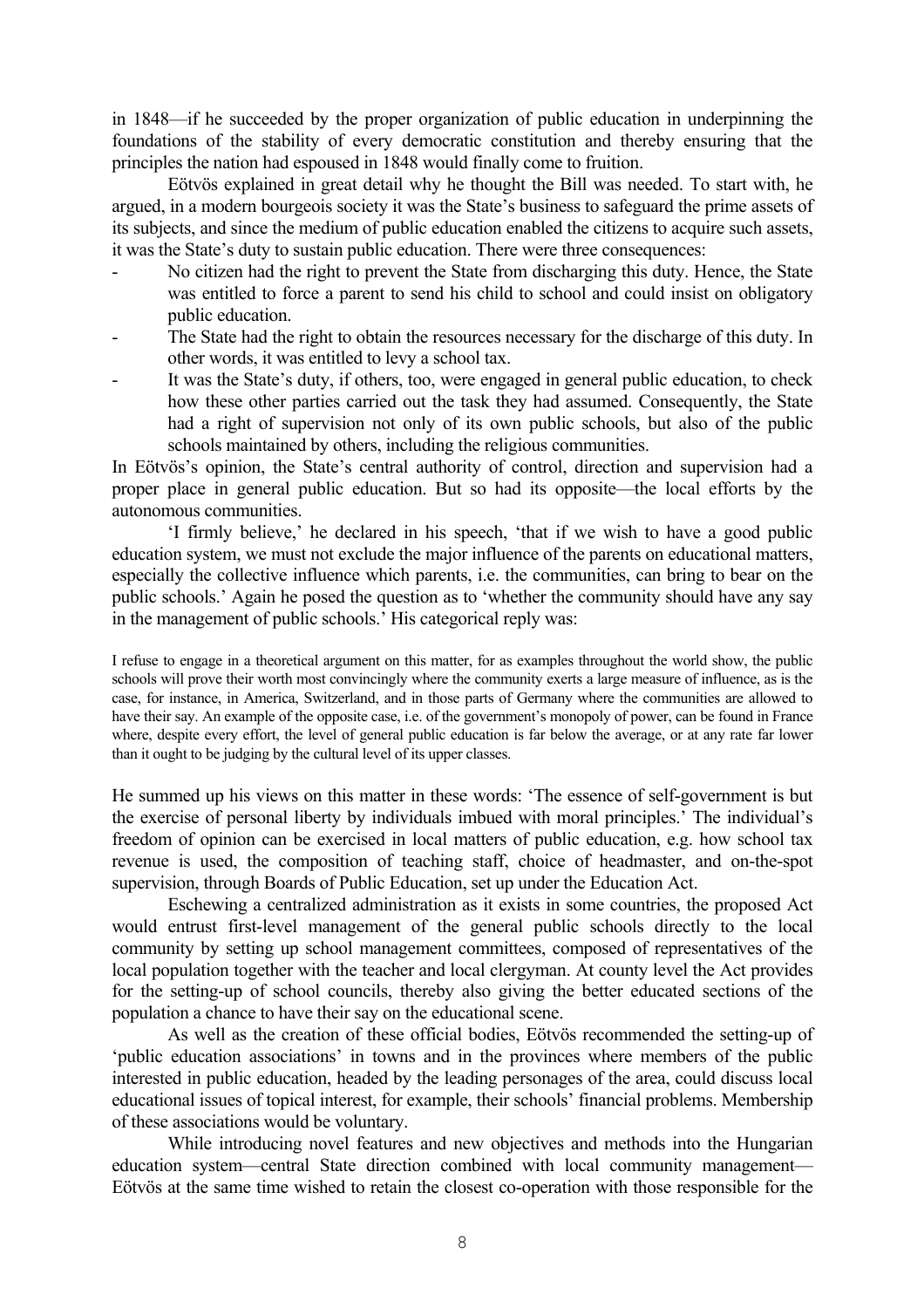running of religious public schools, and in particular with the body responsible for the most respected and widespread network of public schools, the Roman Catholic Church. He enjoined these organizations to keep their schools up-to-date, to set up new ones, and to compete continuously with the State's public schools.

 He concluded his speech with the words: 'In adopting this Act we shall be laying the foundations not only of a better public education system, but also of a brighter future for our nation.'

 Eötvös's Public Education Act, recorded in the Statute Book as Law 38 of 1868, is a landmark in the history of Hungarian education. Full implementation of its provisions took, of course, several decades; thus, a host of problems needed to be solved in the procurement of financial resources, in the school building programme, in the provision of school books and teaching aids, in teachers' training, and in countless other matters. Undeniably, however, as a consequence public school attendance of 6- to 12-year-olds kept rising, literacy increased by leaps and bounds, and the number of those without elementary education among the lower social strata diminished rapidly.

 Nor was this confined to the Hungarian population, that is, to those with Hungarian as their mother tongue. The level of public instruction and elementary education of all nationalities living within Hungary's historic boundaries in the Carpathian basin also rose significantly following the enactment of the Public Education Act of 1868.

 But this Public Education Act represents not just a notable step in Hungary's own history of education; nor did it remain merely a powerful educational stimulus to the other nationalities living in the Carpathian basin; it was much rather a document of European significance. Eötvös's Act was in fact one of the first pieces of public education legislation to be passed by a European bourgeois State, making it a milestone in the history of European public education and thus of European cultural history as a whole.

 In a progress report published in 1870—just one year before his death—Eötvös was even able to visualize the way ahead. He advocated, briefly speaking, that in the organization of public education 'all existing barriers between public education in the narrow sense of the word and socalled higher education be removed, and that both life and school be ordered in such a way as to render transition from the lowest to the highest levels of instruction and upward mobility from one level of education to the next as easy as possible.' This demand encapsulates the fundamental principle of a democratic public education policy as formulated by József Eötvös, eminent reformer, modernizer and developer of Hungarian public education, and potent promoter of his country's social progress. It compressed into a few words a programme that would remain valid for several decades and even during the century ahead, anticipating even the endeavours of contemporary public education and instruction policy.

## **Note**

1. *István Mészáros (hungary).*Lecturer in the history of teaching and education from the tenth to the twentieth centuries at the University Loránd Eötvös (1968-88). Previously a researcher at the Hungarian Institute of Education. Author of several works and articles, a bibliography of which has been created and published by his students: Dr Mészáros Istán Apáczai-dijas nevelészörténész szakirodalmi tevékenységének bibliográfiája [Bibliography of the professional writings of Dr István Mészáros, winner of the Apáczai Prize], Budapest, 1992.